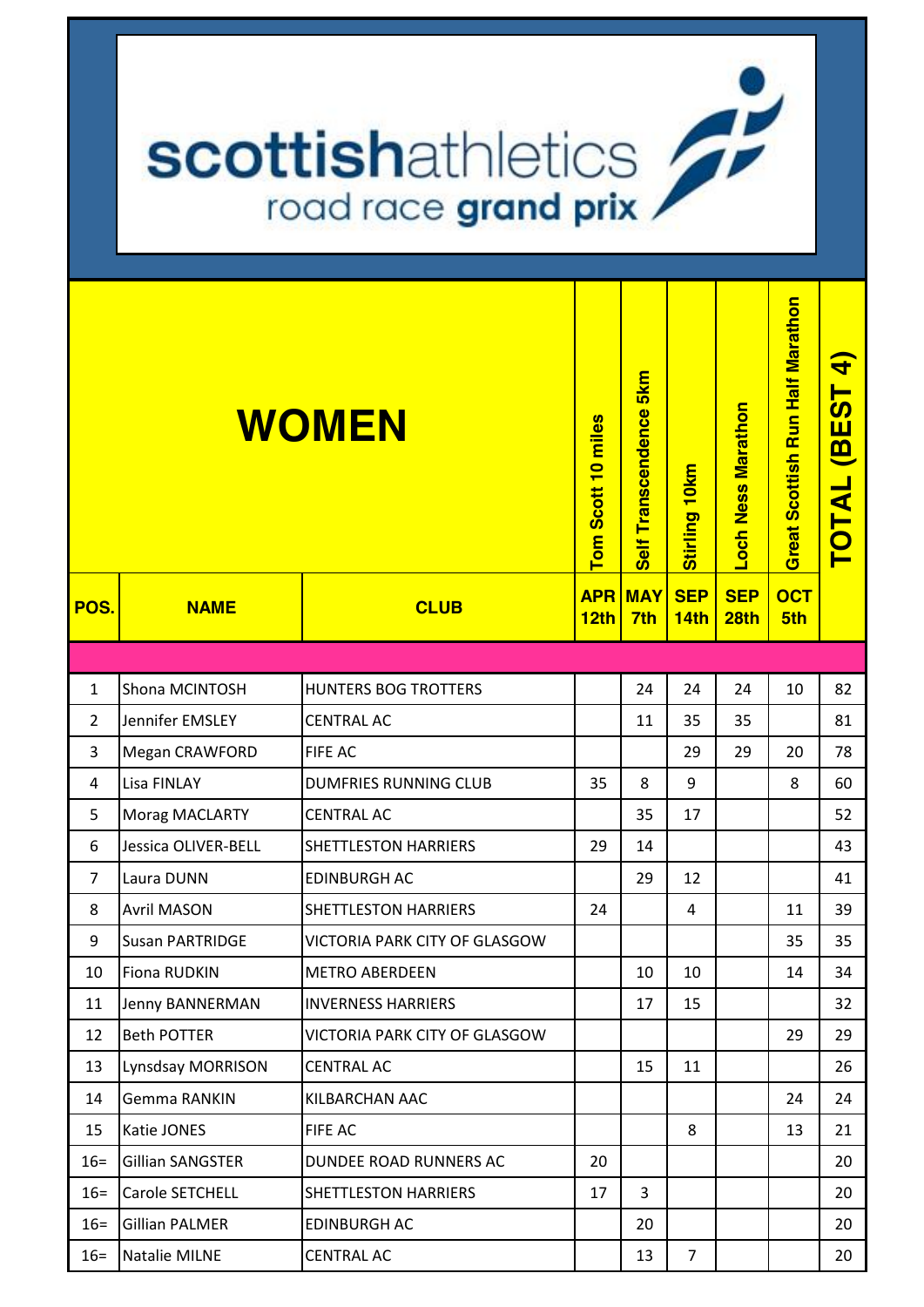| $16=$  | <b>Charlotte MORGAN</b>    | <b>CARNETHY HILL RACING CLUB</b> |                |                | 20 |                |                | 20             |
|--------|----------------------------|----------------------------------|----------------|----------------|----|----------------|----------------|----------------|
| $16=$  | <b>Beverley GIBSON</b>     | <b>FIFE AC</b>                   |                |                |    | 20             |                | 20             |
| 22     | <b>Lindsey CURRIE</b>      | <b>DUMBARTON AAC</b>             | 15             |                |    |                | 4              | 19             |
| $23=$  | Gail MURDOCH               | <b>CARNEGIE HARRIERS</b>         |                |                |    | 17             |                | 17             |
| $23=$  | Joasia ZAKREWSKI           | <b>DUMFRIES RUNNING CLUB</b>     |                |                |    |                | 17             | 17             |
| $25 =$ | Erica CHRISTIE             | <b>BELLAHOUSTON HARRIERS</b>     |                |                |    | 15             |                | 15             |
| $25 =$ | Fanni GYURKO               | <b>CENTRAL AC</b>                |                |                |    |                | 15             | 15             |
| $27 =$ | Yana HANDRAYEN             | PORTOBELLO RUNNING CLUB          | 14             |                |    |                |                | 14             |
| $27 =$ | <b>Helen SHARPE</b>        | <b>FIFE AC</b>                   |                |                | 14 |                |                | 14             |
| $27 =$ | Laura DEVINE               | <b>GARSCUBE HARRIERS</b>         |                |                |    | 14             |                | 14             |
| $30=$  | Charlene KELLY             | <b>DUMBARTON AAC</b>             | 13             |                |    |                |                | 13             |
| $30=$  | <b>Kara TAIT</b>           | <b>KILMARNOCK HARRIERS</b>       |                |                | 13 |                |                | 13             |
| $30=$  | Joanna WILSON              | <b>CARNEGIE HARRIERS</b>         |                |                |    | 13             |                | 13             |
| $33 =$ | Lousie ROSS                | <b>BELLAHOUSTON ROAD RUNNERS</b> | 12             |                |    |                |                | 12             |
| $33 =$ | Alexandra LAMOND           | RON HILL CAMBUSLANG HARRIERS     |                | 12             |    |                |                | 12             |
| $33 =$ | <b>Isobel BURNETT</b>      | <b>CARNEGIE HARRIERS</b>         |                |                |    | 12             |                | 12             |
| $33 =$ | Sarah LIEBNITZ             | <b>INVERNESS HARRIERS</b>        |                |                |    |                | 12             | 12             |
| $37 =$ | <b>Jill LOGAN</b>          | MOTHERWELL AC                    | 11             |                |    |                |                | 11             |
| $37 =$ | Mary JOHNSON               | <b>HIGHLAND HILL RUNNERS</b>     |                |                |    | 11             |                | 11             |
| $39=$  | <b>Sian FINLAY</b>         | <b>DUMFRIES RUNNING CLUB</b>     | 10             |                |    |                |                | 10             |
| $39=$  | Tomoyo FUJIWARA            | <b>BELLAHOUSTON ROAD RUNNERS</b> |                |                |    | 10             |                | 10             |
| $41 =$ | <b>Hilary MILLAR</b>       | <b>GIFFNOCK NORTH AAC</b>        | 9              |                |    |                |                | 9              |
| $41 =$ | Jennifer MACLEAN           | <b>EDINBURGH AC</b>              |                | 9              |    |                |                | 9              |
| $41 =$ | Shona YOUNG                | LOTHIAN RUNNING CLUB             |                |                |    | 9              |                | 9              |
| $41 =$ | Sophie MULLINS             | <b>FIFE AC</b>                   |                |                |    |                | 9              | 9              |
| $45 =$ | Rose MCROBERT              | <b>BELLAHOUSTON ROAD RUNNERS</b> | 8              |                |    |                |                | 8              |
| $45 =$ | Jane WILD                  | <b>BELLAHOUSTON ROAD RUNNERS</b> |                |                |    | 8              |                | 8              |
| $47=$  | <b>Anne NOBLE</b>          | <b>TROON TORTOISES AC</b>        | $\overline{7}$ |                |    |                |                | $\overline{7}$ |
| $47 =$ | Amanda WOODRDOW            | <b>EDINBURGH AC</b>              |                | $\overline{7}$ |    |                |                | $\overline{7}$ |
| $47 =$ | Linda KENNEDY              | <b>BELLAHOUSTON ROAD RUNNERS</b> |                |                |    | $\overline{7}$ |                | $\overline{7}$ |
| $47=$  | Sophie HORROCKS            | <b>EDINBURGH UNIV H &amp; H</b>  |                |                |    |                | $\overline{7}$ | $\overline{7}$ |
| $51 =$ | Emma BAKER                 | <b>HUNTERS BOG TROTTERS</b>      | 6              |                |    |                |                | 6              |
| $51 =$ | <b>Tessa HILL</b>          | <b>HUNTERS BOG TROTTERS</b>      |                | 6              |    |                |                | 6              |
| $51 =$ | <b>Scout ADKIN</b>         | <b>MOORFOOT RUNNERS</b>          |                |                | 6  |                |                | 6              |
| $51 =$ | <b>Christine CATTERSON</b> | VICTORIA PARK CITY OF GLASGOW    |                |                |    | 6              |                | 6              |
| $51 =$ | <b>Shona MCMANUS</b>       | <b>KELVIN RUNNERS</b>            |                |                |    |                | 6              | 6              |
| $56=$  | <b>Caroline MUTCH</b>      | <b>TROON TORTOISES AC</b>        | 5              |                |    |                |                | 5              |
| $56=$  | <b>Keira MURRAY</b>        | LASSWADE AC                      |                | 5              |    |                |                | 5              |
| $56=$  | Carla MOLINARO             | <b>BELLAHOUSTON ROAD RUNNERS</b> |                | $\overline{2}$ | 3  |                |                | 5              |
| $56=$  | Michelle SANDISON          | <b>SPRINGBURN HARRIERS</b>       |                |                | 5  |                |                | 5              |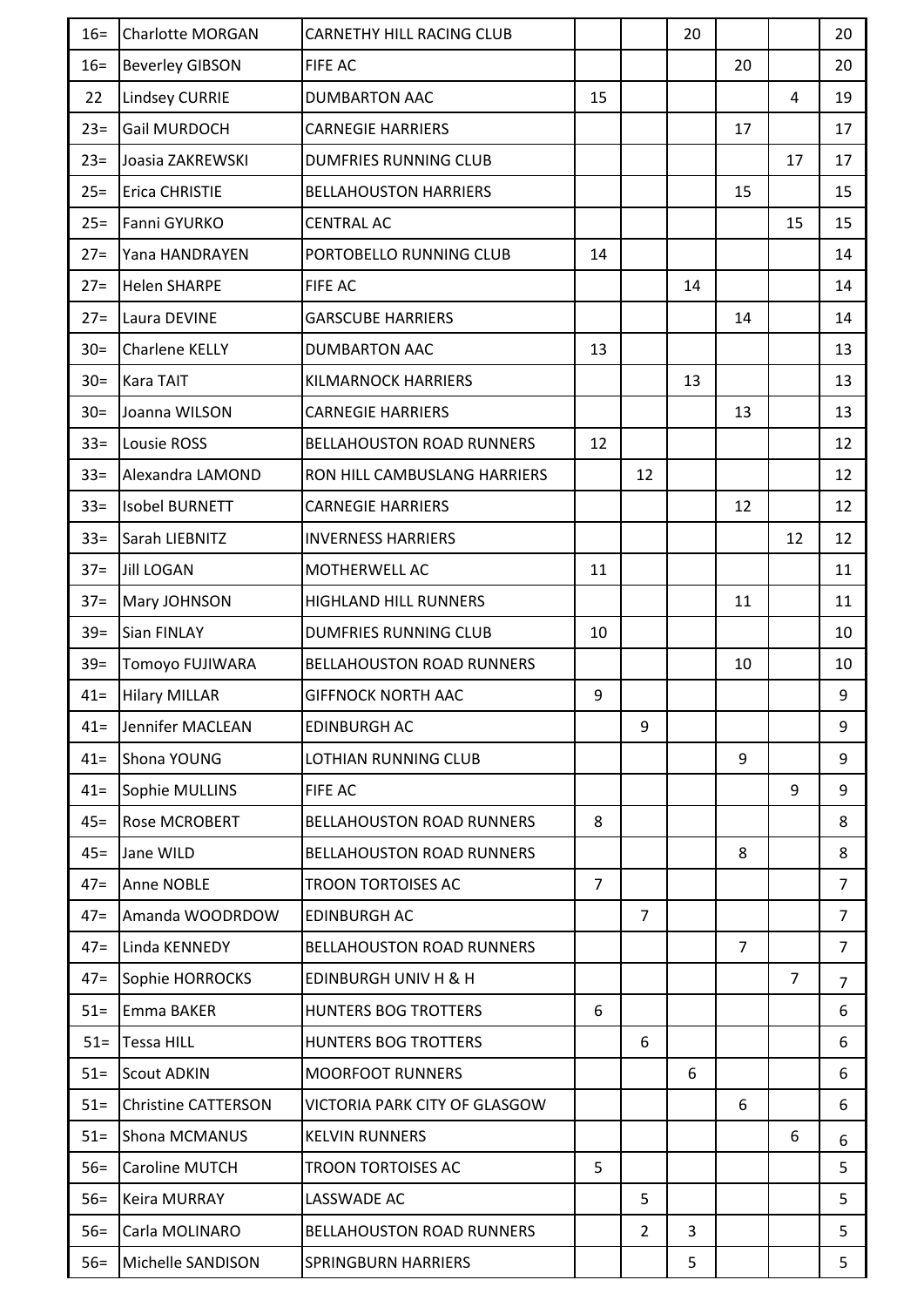| $56=$  | <b>Fiona SHEPHERD</b>     | <b>GALA HARRIERS</b>             |                |              |                | 5              |                | 5              |
|--------|---------------------------|----------------------------------|----------------|--------------|----------------|----------------|----------------|----------------|
| $56=$  | Amie MCKIMMIE             | <b>FIFE AC</b>                   |                |              |                |                | 5              | 5              |
| $62 =$ | <b>Phylis HANDS</b>       | <b>MOTHERWELL AC</b>             | 4              |              |                |                |                | 4              |
| $62 =$ | <b>Catriona GRAVES</b>    | <b>GARSCUBE HARRIERS</b>         |                | 4            |                |                |                | 4              |
| $62 =$ | <b>Shona DONNELLY</b>     | <b>BELLAHOUSTON ROAD RUNNERS</b> |                |              |                | 4              |                | 4              |
| $65 =$ | <b>Elizabeth PATERSON</b> | <b>UNATTACHED</b>                | 3              |              |                |                |                | 3              |
| $65 =$ | Chloe MCADAM              | <b>GARSCUBE HARRIERS</b>         |                |              |                | 3              |                | $\overline{3}$ |
| $65 =$ | <b>Sarah POTTER</b>       | VICTORIA PARK CITY OF GLASGOW    |                |              |                |                | 3              | 3              |
| $68 =$ | Joanne HARKINS            | <b>SHETTLESTON HARRIERS</b>      | $\overline{2}$ |              |                |                |                | $\overline{2}$ |
| $68 =$ | Gemma CORMACK             | <b>ABERDEEN AAC</b>              |                |              | $\overline{2}$ |                |                | $\overline{2}$ |
| $68 =$ | Carla WARD                | <b>BELLAHOUSTON ROAD RUNNERS</b> |                |              |                | $\overline{2}$ |                | $\overline{2}$ |
| $68 =$ | Jessica WILSON YOUNG      | <b>EDINBURGH AC</b>              |                |              |                |                | $\overline{2}$ | $\overline{2}$ |
| $72=$  | <b>Maureen MCVEY</b>      | <b>GIFFNOCK NORTH AAC</b>        | $\mathbf{1}$   |              |                |                |                | 1              |
| $72 =$ | Janet DUNBAR              | <b>EDINBURGH AC</b>              |                | $\mathbf{1}$ |                |                |                | $\mathbf{1}$   |
| $72 =$ | <b>Melissa WYLIE</b>      | <b>DUMBARTON AAC</b>             |                |              | 1              |                |                | 1              |
| $72=$  | Patricia DICK             | <b>FRASERBURGH RUNN ING CLUB</b> |                |              |                | $\mathbf{1}$   |                | 1              |
| $72 =$ | Lynsey LENNOX             | <b>DUMBARTON AAC</b>             |                |              |                |                | 1              | 1              |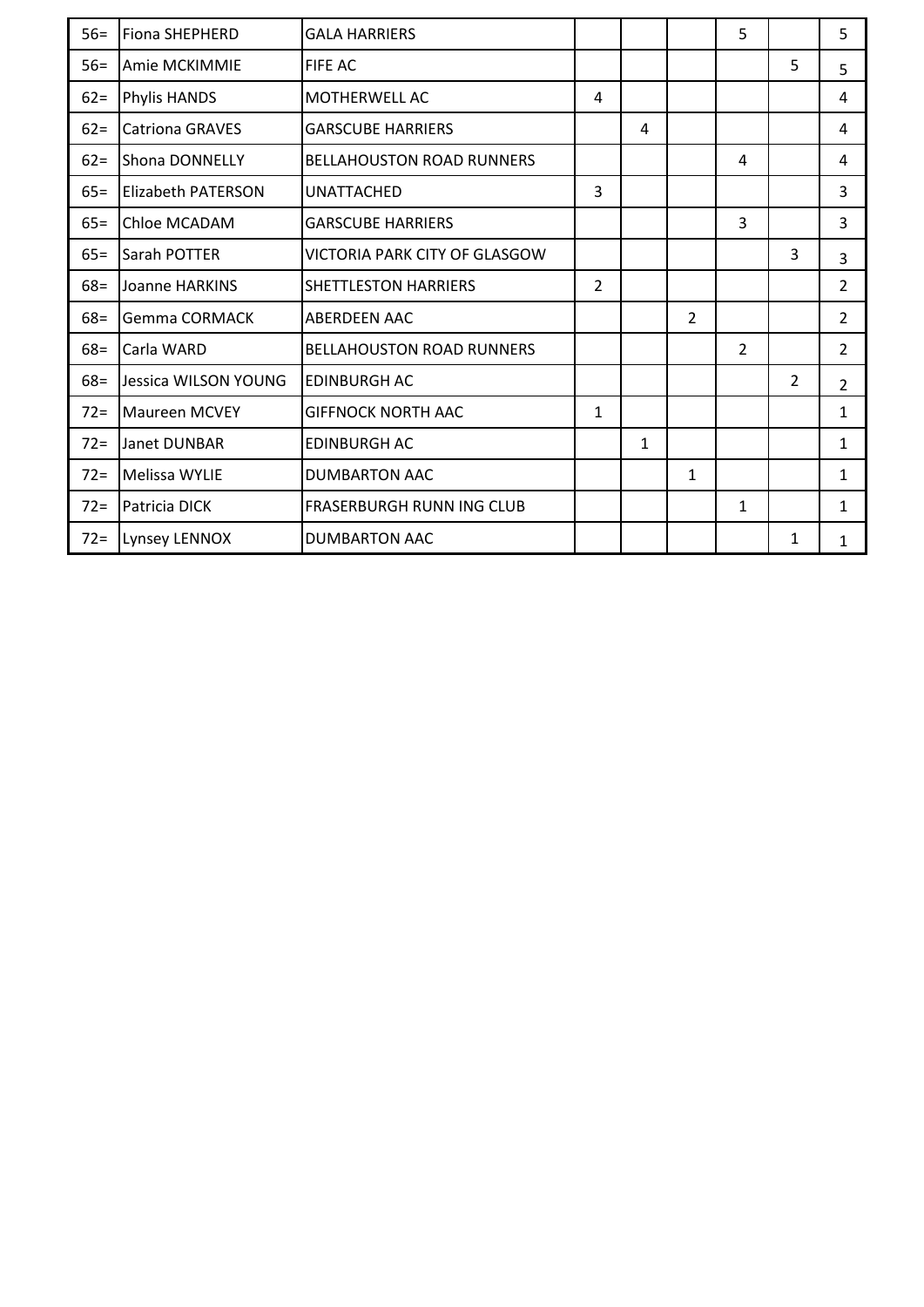## scottishathletics road race grand prix

|                |                      | <b>MEN</b>                       | Tom Scott 10 miles<br><b>APR</b> | 5 <sub>km</sub><br>Self Transcendence<br><b>MAY</b> | Stirling 10km<br><b>SEP</b> | Loch Ness Marathon<br><b>SEP</b> | Great Scottish Run Half Marathon<br><b>OCT</b> | $\blacktriangleleft$<br><b>BEST</b><br>TOTAL |
|----------------|----------------------|----------------------------------|----------------------------------|-----------------------------------------------------|-----------------------------|----------------------------------|------------------------------------------------|----------------------------------------------|
| POS.           | <b>NAME</b>          | <b>CLUB</b>                      | 12th                             | 7th                                                 | 14th                        | 28 <sub>th</sub>                 | 5th                                            |                                              |
|                |                      |                                  |                                  |                                                     |                             |                                  |                                                |                                              |
| $\mathbf{1}$   | Tewelde MENGISTEAB   | <b>SHETTLESTON HARRIERS</b>      | 29                               | 35                                                  | 29                          |                                  | 29                                             | 122                                          |
| $\overline{2}$ | <b>Robert GILROY</b> | RONHILL CAMBUSLANG HARRIERS      | 35                               | $\overline{7}$                                      | 13                          |                                  | 24                                             | 79                                           |
| 3              | Lachlan OATES        | <b>SHETTLESTON HARRIERS</b>      | 20                               | 11                                                  | 20                          |                                  | 17                                             | 68                                           |
| 4              | <b>Stuart GIBSON</b> | RONHILL CAMBUSLANG HARRIERS      | 24                               | 14                                                  | 17                          |                                  | 12                                             | 67                                           |
| 5              | Patryk GIERJATOWICZ  | <b>EDINBURGH UNIV H &amp; H</b>  |                                  | 6                                                   | 15                          | 35                               | 4                                              | 60                                           |
| 6              | Kerry-Liam WILSON    | RONHILL CAMBUSLANG HARRIERS      | 12                               | 8                                                   | 8                           | 29                               |                                                | 57                                           |
| $\overline{7}$ | Michael CRAWLEY      | <b>CORSTORPHINE AAC</b>          |                                  |                                                     | 24                          |                                  | 20                                             | 44                                           |
| $8=$           | <b>Bryan MACKIE</b>  | <b>EDINBURGH AC</b>              | 11                               | 10                                                  | $\overline{7}$              |                                  | 11                                             | 39                                           |
| $8=$           | Paul SORRIE          | <b>SHETTLESTON HARRIERS</b>      | 17                               | 4                                                   | 5                           |                                  | 13                                             | 39                                           |
| $10 =$         | Andrew BUTCHART      | <b>CENTRAL AC</b>                |                                  |                                                     | 35                          |                                  |                                                | 35                                           |
| $10=$          | Callum HAWKINS       | KILBARCHAN AAC                   |                                  |                                                     |                             |                                  | 35                                             | 35                                           |
| $12 =$         | <b>Grant SHELDON</b> | RONHILL CAMBUSLANG HARRIERS      |                                  | 29                                                  |                             |                                  |                                                | 29                                           |
| $12 =$         | Dougie SELMAN        | <b>CORSTORPHINE AAC</b>          |                                  |                                                     | 14                          |                                  | 15                                             | 29                                           |
| $14 =$         | <b>Ryan BEATTIE</b>  | <b>FALKIRK VICTORIA HARRIERS</b> | 15                               |                                                     | 10                          |                                  |                                                | 25                                           |
| $14 =$         | John NEWSOM          | <b>CENTRAL AC</b>                |                                  |                                                     | 11                          |                                  | 14                                             | 25                                           |
| $16=$          | <b>Ross HOUSTON</b>  | <b>CENTRAL AC</b>                |                                  | 24                                                  |                             |                                  |                                                | 24                                           |
| $16=$          | John SHARP           | <b>INVERCLYDE AC</b>             |                                  |                                                     |                             | 24                               |                                                | 24                                           |
| $18 =$         | <b>Ben HUKINS</b>    | RONHILL CAMBUSLANG HARRIERS      |                                  | 15                                                  | 6                           |                                  |                                                | 21                                           |
| $18 =$         | Kevin BRYDON         | SHETTLESTON HARRIERS             | 8                                |                                                     | 4                           |                                  | 9                                              | 21                                           |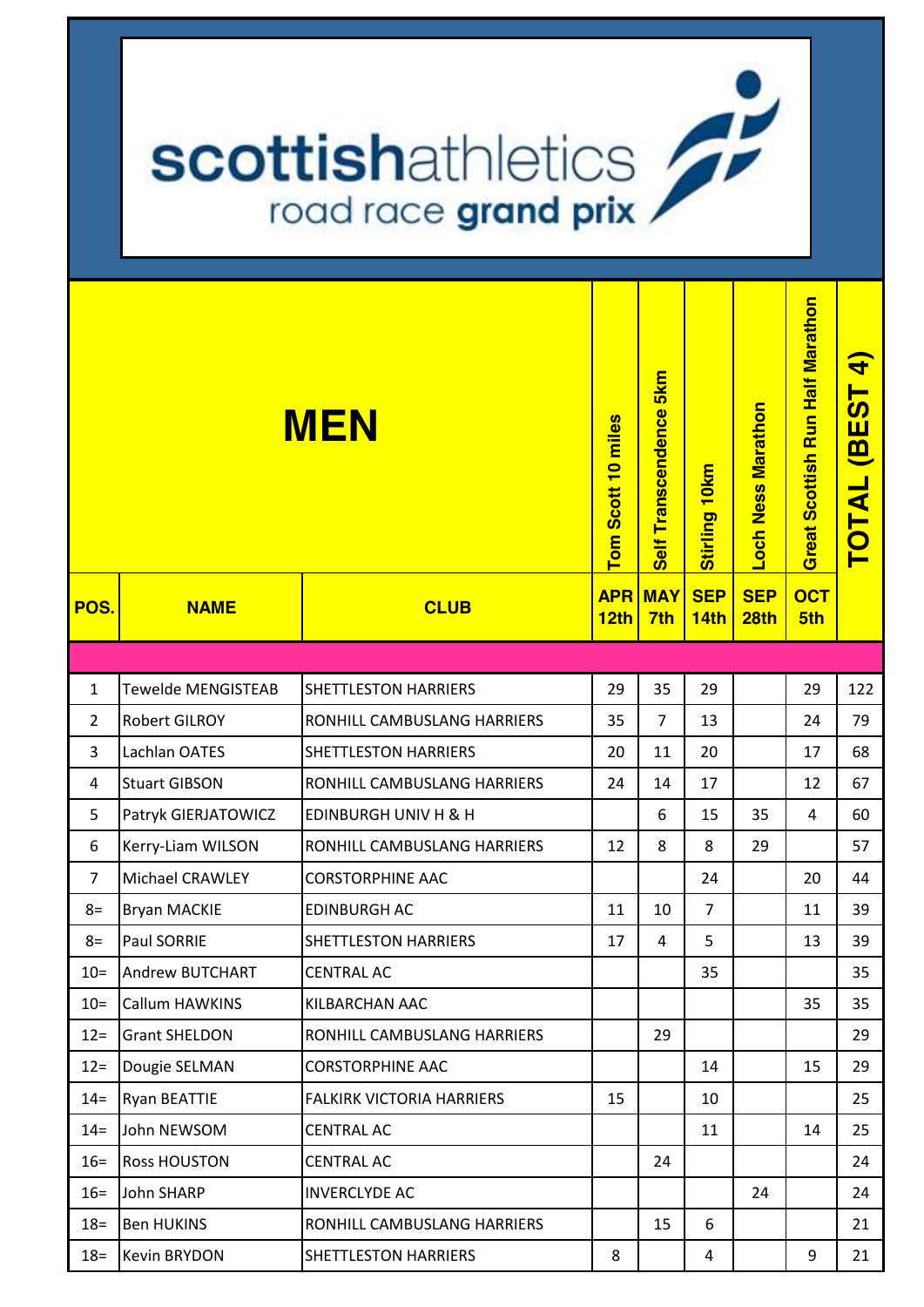| $10=$  | Murray STRAIN              | <b>HUNTERS BOG TROTTERS</b>           |                | 20 |                |                |                | 20             |
|--------|----------------------------|---------------------------------------|----------------|----|----------------|----------------|----------------|----------------|
| $10=$  | <b>Scott BRADLEY</b>       | <b>CARNEGIE HARRIERS</b>              |                |    |                | 20             |                | 20             |
| 22     | <b>Brian MCGARRITY</b>     | <b>SHETTLESTON HARRIERS</b>           | 10             |    | 1              |                | $\overline{7}$ | 18             |
| $23=$  | <b>Alex HENDRY</b>         | <b>CENTRAL AC</b>                     |                | 17 |                |                |                | 17             |
| $23=$  | Paul GIBLIN                | <b>UNATTACHED</b>                     |                |    |                | 17             |                | 17             |
| 25     | <b>Russell WHITTINGTON</b> | <b>BELLAHOUSTON ROAD RUNNERS</b>      |                |    |                | 15             |                | 15             |
| $26=$  | David MILLAR               | <b>IRVINE RC</b>                      | 14             |    |                |                |                | 14             |
| $26=$  | Roger VAN GOMPEL           | <b>DUNDEE HAWKHILL HARRIERS</b>       |                |    |                | 14             |                | 14             |
| $28 =$ | <b>Stephen TRAINER</b>     | <b>GREENOCK GLENPARK HARRIERS</b>     | 13             |    |                |                |                | 13             |
| $28=$  | <b>Max MCNEILL</b>         | <b>LOTHIAN RC</b>                     |                | 13 |                |                |                | 13             |
| $28=$  | <b>Bruce CARMICHAEL</b>    | <b>BELLAHOUSTON ROAD RUNNERS</b>      |                |    |                | 13             |                | 13             |
| $31 =$ | <b>Neil RENAULT</b>        | <b>EDINBURGH AC</b>                   |                | 12 |                |                |                | 12             |
| $31 =$ | <b>Cameron MILNE</b>       | <b>CENTRAL AC</b>                     |                |    | 12             |                |                | 12             |
| $31 =$ | Wayne DASHER               | <b>FORRES HARRIERS</b>                |                |    |                | 12             |                | 12             |
| $31 =$ | <b>Stuart CAMPBELL</b>     | <b>CORSTORPHINE AAC</b>               | $\overline{7}$ |    |                |                | 5              | 12             |
| 35     | Takayuki KURATA            | METRO ABERDEEN RUNNING CLUB           |                |    |                | 11             |                | 11             |
| $36=$  | Kenneth NEILL              | AYR SEAFORTH AAC                      |                |    |                | 10             |                | 10             |
| $36=$  | Hugh CAMPBELL              | <b>SKYE &amp; LOCHALSH RUNNING AC</b> |                |    |                |                | 10             | 10             |
| $38 =$ | Kenny O'NEILL              | RONHILL CAMBUSLANG HARRIERS           | 9              |    |                |                |                | 9              |
| $38 =$ | Calum MCKENZIE             | <b>CORSTORPHINE AAC</b>               |                | 9  |                |                |                | 9              |
| $38 =$ | Kyle GREIG                 | <b>FORRES HARRIERS</b>                |                |    | 9              |                |                | 9              |
| $38 =$ | <b>Stuart HAY</b>          | <b>DUNBAR RUNNING CLUB</b>            |                |    |                | 9              |                | 9              |
| $42 =$ | Andrew LAYCOCK             | <b>KINROSS ROAD RUNNERS</b>           |                |    |                | 8              |                | 8              |
| $42 =$ | Donnie MACDONALD           | <b>INVERNESS HARRIERS</b>             |                |    |                |                | 8              | 8              |
| 44     | Andrew JOYCE               | STORNOWAY RUNNING & ATHLETIC          |                |    |                | $\overline{7}$ |                | $\overline{7}$ |
| $45 =$ | <b>Adam PETERS</b>         | <b>SHETTLESTON HARRIERS</b>           | 6              |    |                |                |                | 6              |
| $45 =$ | Thomas JEFFERSON           | <b>CAIRNGORM RUNNERS</b>              |                |    |                | 6              |                | 6              |
| $45 =$ | <b>Ben STEVENSON</b>       | <b>FALKIRK VICTORIA HARRIERS</b>      |                |    |                |                | 6              | 6              |
| $48 =$ | Craig REID                 | <b>BELLAHOUSTON ROAD RUNNERS</b>      | 5              |    |                |                |                | 5              |
| $48 =$ | Luke TRAYNOR               | <b>GIFFNOCK NORTH AAC</b>             |                | 5  |                |                |                | 5              |
| $48 =$ | John CONNAGHAN             | <b>SHETTLESTON HARRIERS</b>           |                |    |                | 5              |                | 5              |
| $48 =$ | <b>Scott KENNEDY</b>       | <b>SHETTLESTON HARRIERS</b>           |                |    |                |                | 5              | 5              |
| $52 =$ | <b>Stephen ALLAN</b>       | KIRKINTILLOCH OLYMPIANS               | 4              |    |                |                |                | 4              |
| $52 =$ | <b>Athole SMITH</b>        | <b>GARSCUBE HARRIERS</b>              |                |    |                | 4              |                | 4              |
| $54 =$ | Johnny LAWSON              | PORTOBELLO RUNNING CLUB               | 3              |    |                |                |                | 3              |
| $54 =$ | Conan MCCAUGHEY            | <b>CENTRAL AC</b>                     |                | 3  |                |                |                | 3              |
| $54 =$ | Dale COLLEY                | <b>CENTRAL AC</b>                     |                |    | 3              |                |                | 3              |
| $54 =$ | <b>Neil MACLACHLAN</b>     | PITTREAVIE AAC                        |                |    |                | 3              |                | 3              |
| $54 =$ | Derek RAE                  | ANSTER HADDIES RUNNING CLUB           |                |    | $\overline{2}$ |                | 1              | 3              |
| $59=$  | <b>Dermot CUMMINS</b>      | <b>CORSTORPHINE AAC</b>               | $\overline{2}$ |    |                |                |                | $\overline{2}$ |